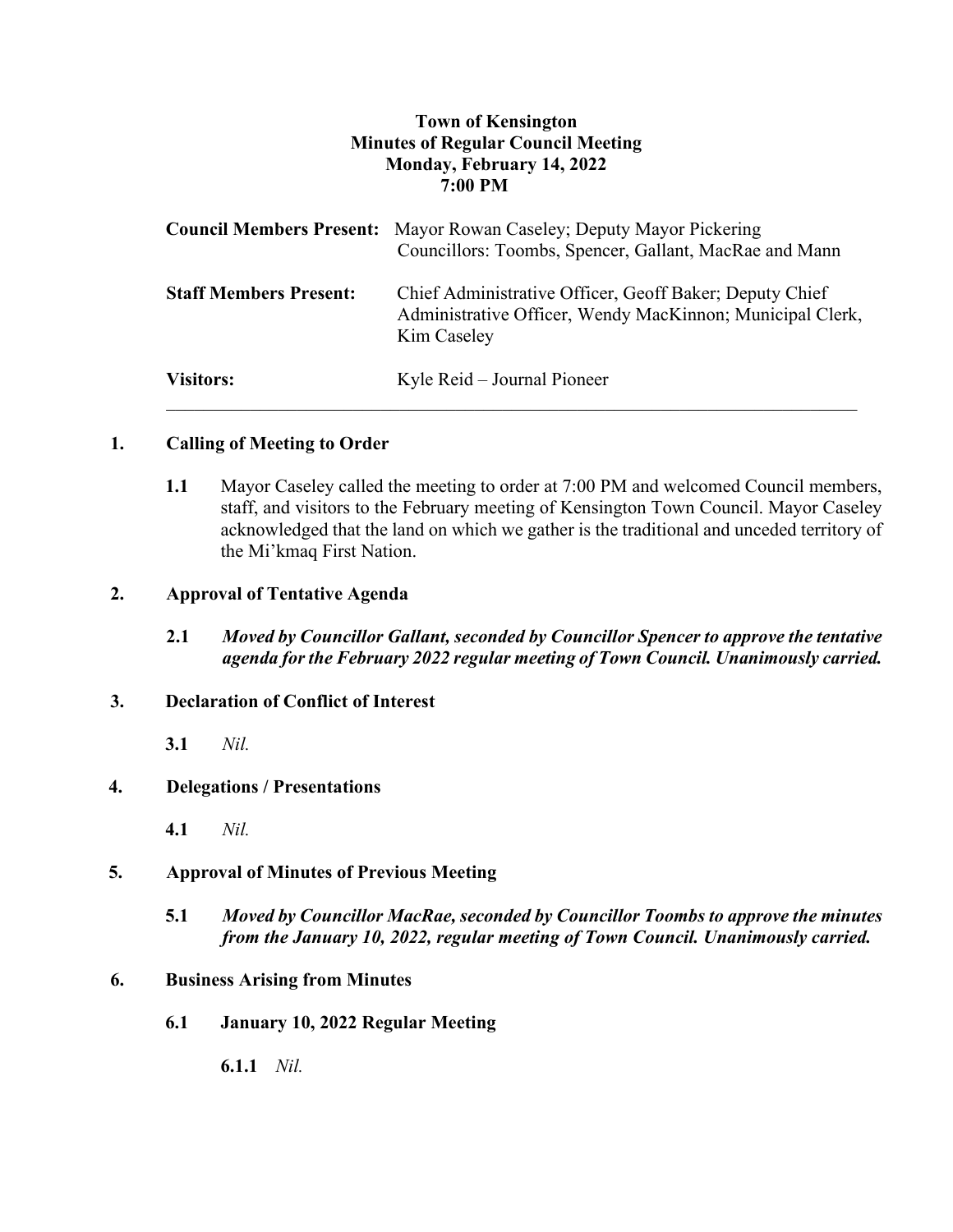### **7. Reports**

- **7.1 Chief Administrative Officer Report**
	- **7.1.1** *Moved by Councillor Spencer, seconded by Councillor Toombs to adopt the January 2022 CAO Report as prepared by CAO, Geoff Baker. Unanimously carried.*
- **7.2 Fire Department Statistical Report**
	- **7.2.1** *Moved by Deputy Mayor Pickering, seconded by Councillor Spencer to approve the December 2021 Fire Statistical report as prepared by Fire Chief, Rodney Hickey. Unanimously carried.*
- **7.3 Police Department Statistical Report**
	- **7.3.1** *Moved by Councillor MacRae, seconded by Councillor Gallant to approve the December 2021 Police Statistical Report as prepared by Chief Sutherland. Unanimously carried.*
- **7.4 Development Permit Summary Report**

**7.4.1** *Nil.*

- **7.5 Bills List** 
	- **7.5.1** *Moved by Councillor Spencer, seconded by Councillor MacRae to approve the December 2021 Bills in the amount of \$1,528,727.54. Unanimously carried.*
	- **7.5.2** *Moved by Deputy Mayor Pickering, seconded by Councillor MacRae to approve the December 2021 Water & Sewer Utility Bills in the amount of \$41,735.18. Unanimously carried.*
- **7.6 Summary Income Statement**
	- **7.6.1** *Moved by Councillor Spencer, seconded by Councillor Toombs to approve the Summary Income Statement for the month of December 2021. Unanimously carried.*
- **7.7 Credit Union Centre Report**
	- **7.7.1** *Moved by Councillor Spencer, seconded by Councillor Toombs to approve the Credit Union Centre report for the month of December 2021. Unanimously carried.*
	- **7.7.2** Councillor Spencer inquired about the general condition of the CUC Zamboni and expected life span. Mr. Baker will confirm with Mr. Wood and report to Council.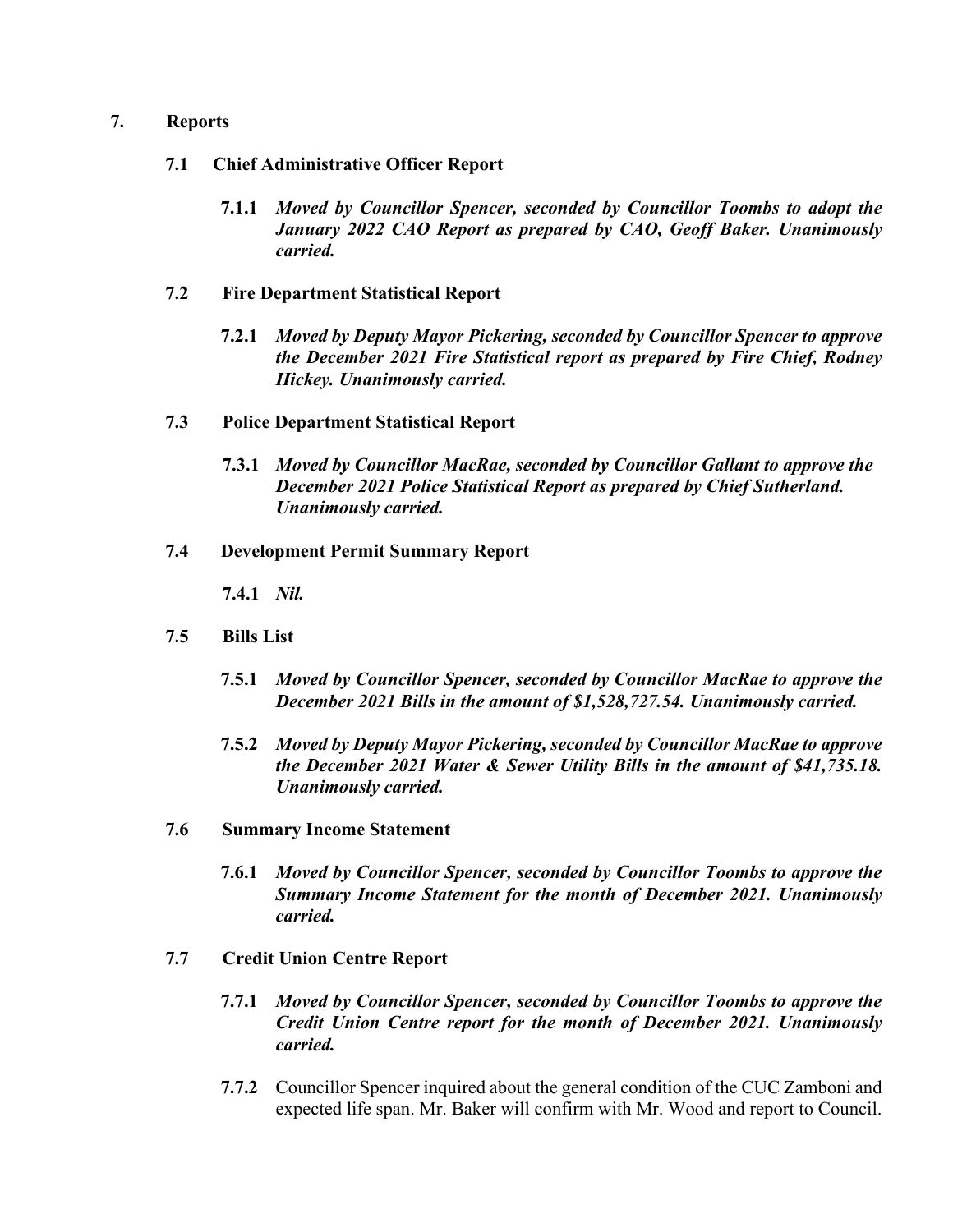## **7.8 Mayor's Report**

- **7.8.1** *Moved by Councillor Toombs, seconded by Councillor Spencer to approve the Mayor's report for the month of February 2022 as presented by Mayor Caseley. Unanimously carried.*
- **7.8.2** Mayor Caseley and Council discussed eliminating the \$8.00 registration fee for an annual dog tag. Mayor Caseley noted the removal of the fee may encourage dog owners to register their dogs.

*Moved by Councillor Toombs, seconded by Councillor Spencer that Town Council eliminate the \$8.00 registration fee for the annual dog license and refund any paid registration fees for 2022.* 

## *Unanimously carried.*

**7.8.3** Mayor Caseley and Council discussed a request received by users of the Artisans Co-op, to have a covered roof added to the seating units that the town installed at the Gazebo area in 2021

*Moved by Deputy Mayor Pickering, seconded by Councillor MacRae to approve the installation of appropriate roofing on the seating units located at the Railyards Gazebo area.* 

*Unanimously carried.* 

### **7.9 Federation of PEI Municipalities (FPEIM) Report**

**7.9.1** FPEIM is hosting a virtual Black History Symposium on Building Inclusive Communities on February 15, 2022.

### **7.10 Heart of PEI Initiative Report**

- **7.10.1** Heart of PEI recently launched a new website.
- **7.10.2** The online fundraising auction was a success.
- **7.10.3** The creation of a new regional song is being produced and anticipated by the end of March 2022.
- **7.10.4** A photographer recently toured the Heart of PEI capturing winter photos of the area.

# **7.11 Kensington Area Chamber of Commerce (KACC) Report**

**7.11.1** KACC will host its AGM on Thursday, February 17, 2022.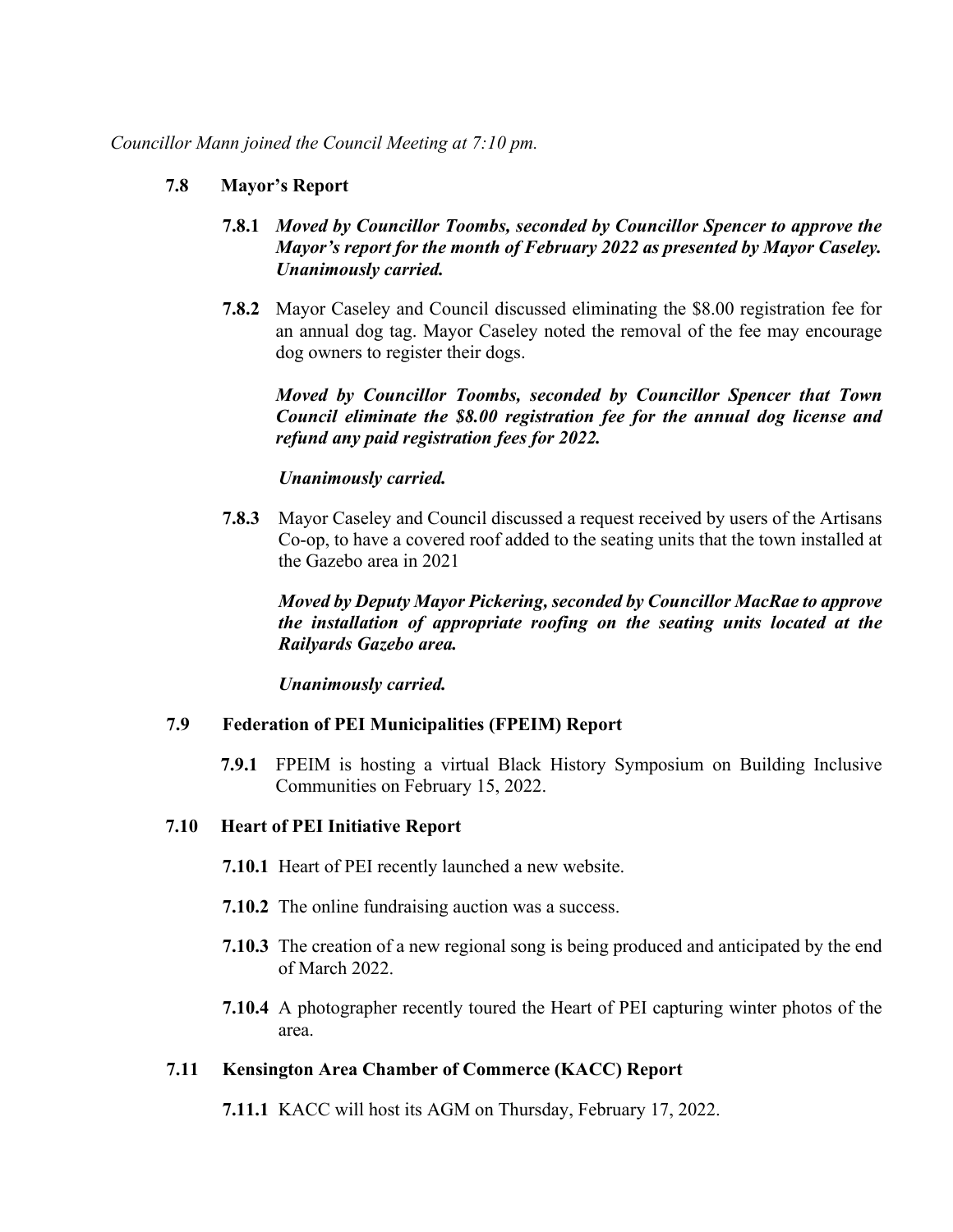#### **7.12 PEI 55 Plus Games**

**7.12.1** *Nil.*

#### **8. New Business**

#### **8.1 Request for Decisions**

#### **8.1.1 Kensington Business Park – Street Naming**

**8.1.1.1** Mayor Caseley presented Town Council with a recently submitted street name suggestion for consideration. Councillor MacRae requested that Town Council reconsider the names recommended by Committee of Council as she felt that further deliberation on the names was required.

*Mayor Caseley and Municipal Clerk Caseley declared a conflict and excused themselves from the Council Chamber at 7:22 pm. Mayor Caseley relinquished the Chair to Deputy Mayor Pickering.*

> *Moved by Councillor Gallant, seconded by Councillor Toombs to approve the following names for the newly developed streets in the Kensington Business Park:*

> *Darrach (to recognize Kensington's first Mayor); Five Lanes (to recognize the Town's original name of Five Lanes End); and Ingham (to recognize Ingham MacNeill as the original owner of a portion of the business park property).*

*3 for, 2 opposed (MacRae, Spencer) Motion carried.* 

*Mayor Caseley and Municipal Clerk Caseley returned to the Council Chamber at 7:36 pm. Deputy Mayor Pickering relinquished the Chair to Mayor Caseley.*

### **8.1.2 2022 Exempt Staff Wage Increase**

### **8.1.2.1** *Moved by Councillor Toombs, seconded by Councillor Gallant*

*BE IT RESOLVED THAT Town Council authorize the Chief Administrative Officer to provide a wage increase, effective January 1, 2022, to exempt staff including the Deputy Administrator, Municipal Clerk, Administrative Assistant, Police Chief, Deputy Police Chief, Public Works Supervisor, Credit Union Centre Manager, and Credit Union Centre Assistant Manager in an amount up to 6.7%*

*Unanimously carried.*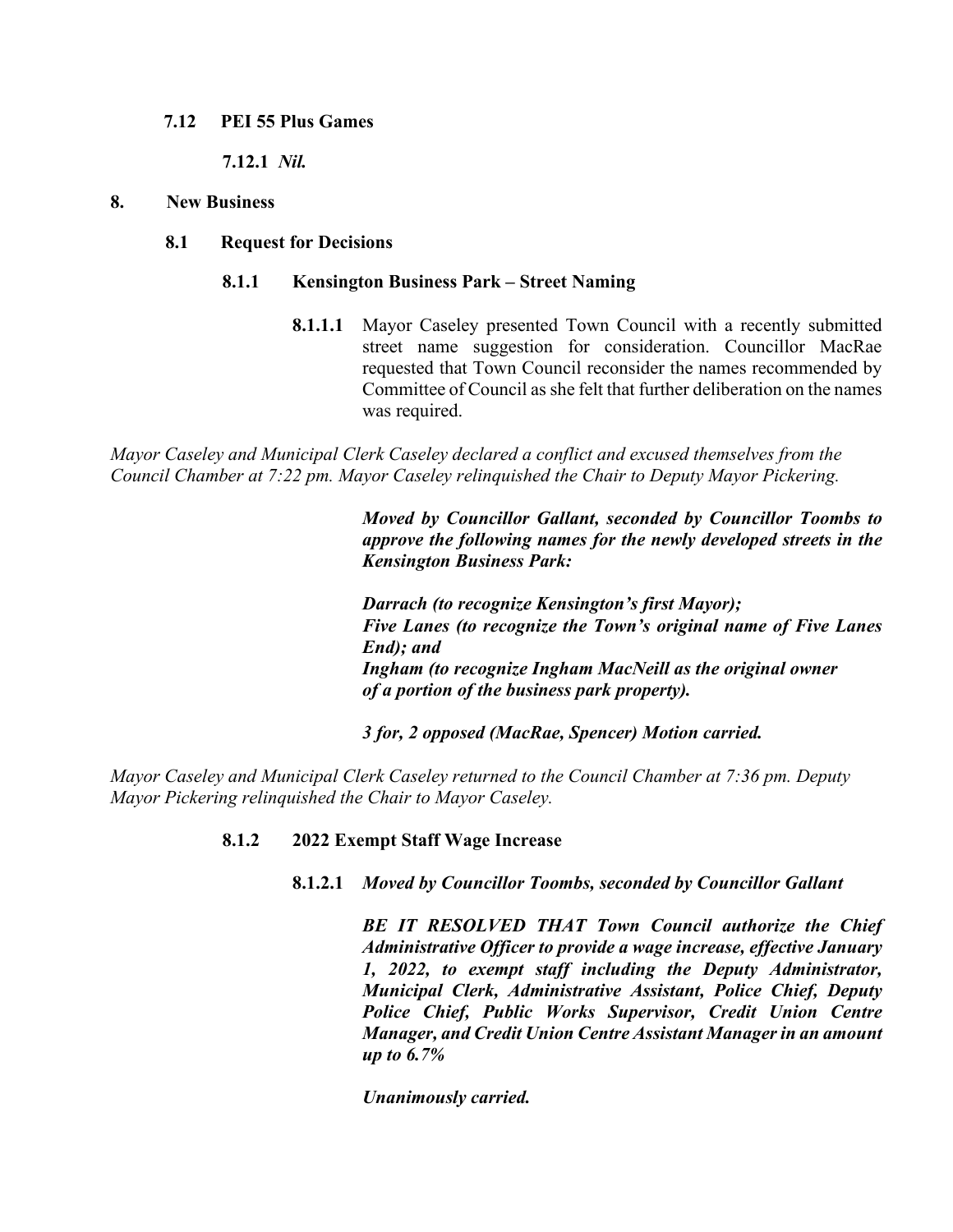### **8.1.3 Memorandum of Understanding – Municipal Funding Extension**

**8.1.3.1** *Moved by Councillor Mann, seconded by Councillor Gallant* 

*BE IT RESOLVED THAT Town Council approve the Municipal Funding Extension Memorandum of Understanding, for the 2022/23 fiscal year, with the Government of Prince Edward Island;*

*BE IT FURTHER RESOLVED THAT the Mayor and Chief Administrative Officer be authorized to execute the Municipal Funding Extension Memorandum of Understanding.*

*Unanimously carried.* 

#### **8.2 Other Matters**

- **8.2.1** Mayor Caseley acknowledged Teachers and Staff Appreciation Week.
- **8.2.2** Mayor Caseley acknowledged February as Black History Month.
- **8.2.3** Council will meet following the February Committee of Council meeting to complete the CAO annual evaluation.
- **8.2.4** Councillor Gallant noted that the Public Works department has done a fantastic job with the winter snow removal. He further noted that some of the street corners are difficult to see around and require additional clearing.

#### **9. Correspondence**

- **9.1** An information letter on the Coldest Day of the Year.
- **9.2** A Thank You card from the family of the late Muriel Bryanton.

*Kyle Reid excused himself from the Council Chamber at 8:00 pm.*

#### **10. In-Camera (Closed session)**

- **10.1 Committee of the Whole (In-Camera) – Two items under Section 119(b) and 119(d) of the Municipal Government Act, PEI**
	- **10.1.1** *Moved by Deputy Mayor Pickering, seconded by Councillor Toombs to enter into an In-Camera session at 8:01 pm. Unanimously carried.*
	- **10.1.2** *Moved by Councillor Toombs, seconded by Deputy Mayor Pickering to come out of an In-Camera session at 8:30 pm. Unanimously carried.*
- **10.2** *Moved by Councillor Toombs, seconded by Deputy Mayor Pickering*